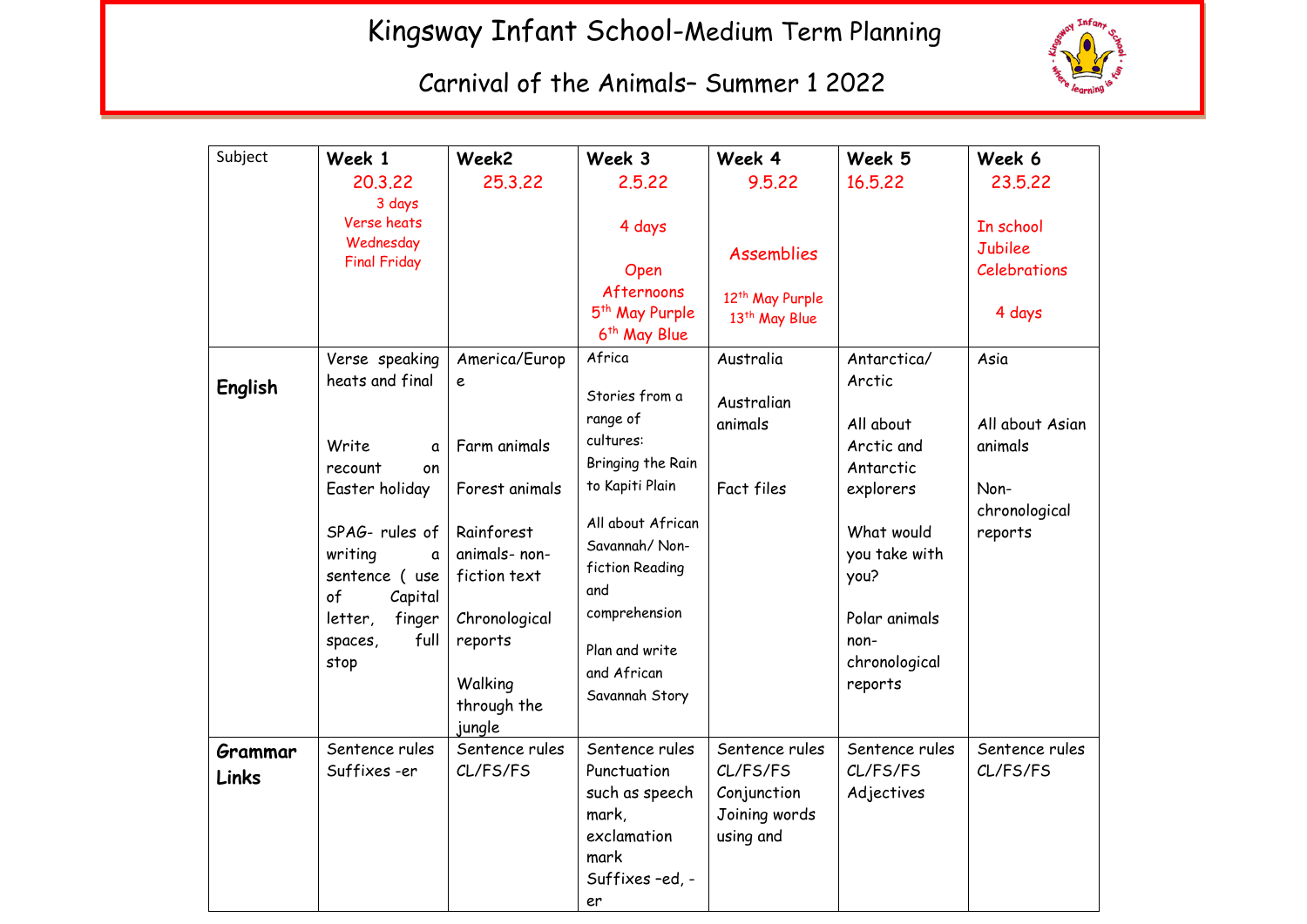| Numeracy                                    |                                                                                  | Numbers to<br>Twenty $-$<br>Language and<br>Problem Solving<br>(part or whole<br>unknown)   | Numbers to<br>Twenty $-$<br>Comparison<br>(difference,<br>more, less,<br>fewer)                            | Measures $-$<br>Coins and<br>Combinations<br>to 20p,<br>Ordering and<br>Comparing                             | Counting in 2s,<br>5s and 10s                                                                                 | Measures-<br>Non-standard<br>Measures and<br>Introducing<br>Simple<br>Standard              |
|---------------------------------------------|----------------------------------------------------------------------------------|---------------------------------------------------------------------------------------------|------------------------------------------------------------------------------------------------------------|---------------------------------------------------------------------------------------------------------------|---------------------------------------------------------------------------------------------------------------|---------------------------------------------------------------------------------------------|
| <b>Science</b>                              | Observing<br>animals.<br>Identify a name<br>of a variety of<br>common<br>animals | Observing<br>animals.<br>Identify a name<br>of a variety of<br>common<br>animals            | Comparing<br>animals.<br>Describe and<br>compare the<br>structure of a<br>variety of<br>common<br>animals. | Animals diet.<br>Identify a name<br>of common<br>animals that are<br>carnivore,<br>herbivore and<br>omnivore. | Animals diet.<br>Identify a name<br>of common<br>animals that are<br>carnivore,<br>herbivore and<br>omnivore. | Measures<br>Sorting animals                                                                 |
| <b>D&amp;T/</b><br>Art                      |                                                                                  |                                                                                             | Diorama-<br>animal habitat,<br>explore and use<br>mechanism<br>(levers, sliders)                           | Diorama-<br>animal habitat,<br>explore and use<br>mechanism<br>(levers, sliders)                              |                                                                                                               |                                                                                             |
| <b>Humanities</b><br>History &<br>Geography |                                                                                  | Seven<br>continents and<br>5 oceans<br>Identify<br>seasonal and<br>daily weather<br>pattern | Seven<br>continents and<br>5 oceans<br>Identify<br>seasonal and<br>daily weather<br>pattern                | Seven<br>continents and<br>5 oceans<br>Identify<br>seasonal and<br>daily weather<br>pattern                   | Seven<br>continents and<br>5 oceans<br>Identify<br>seasonal and<br>daily weather<br>pattern                   | Seven<br>continents and<br>5 oceans<br>Identify<br>seasonal and<br>daily weather<br>pattern |
| <b>PSHE</b>                                 | Jigsaw Jack<br>Relationships                                                     | Jigsaw Jack<br>Relationships                                                                | Jigsaw Jack<br>Relationships                                                                               | Jigsaw Jack<br>Relationships                                                                                  | Jigsaw Jack<br>Relationships                                                                                  | Jigsaw Jack<br>Relationships                                                                |
| Computing                                   | Introduce<br>Programming                                                         | Introduce<br>Programming                                                                    | Introduce<br>Programming                                                                                   | Introduce<br>Programming                                                                                      | Introduce<br>Programming                                                                                      | Introduce<br>Programming                                                                    |